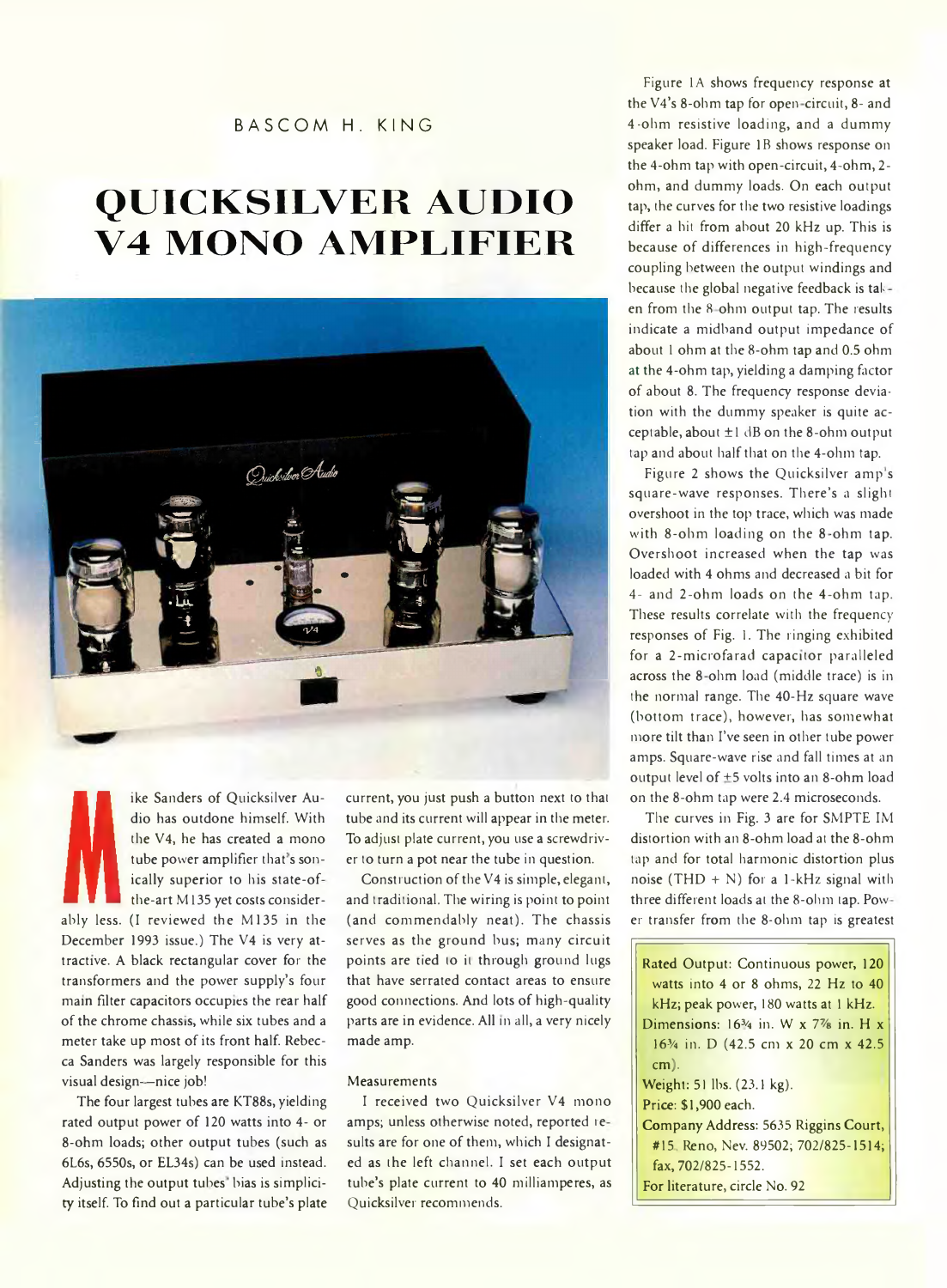

**Fig. 1— Frequency response B as a function of loading on the 8-ohm tap (A) and 4-ohm tap (B).**



**Fig. 2— Squarewave response for 10 kHz into 8-ohm load (top), 10 kHz into 8 ohms**

**paralleled by 2 pF (middle), and 40 Hz into 8 ohms (bottom); all tests made at 8-ohm tap.**



**Fig. 3—THD + N at 1 kHz and SMPTE IM distortion vs. power output, at 8-ohm tap.**

with an 8-ohm load; it diminishes less with 16 ohms (twice the nominal load) than it does with 4 ohms (half the nominal load). Therefore, connecting an 8-ohm speaker to the 4-ohm tap would cause a slight power loss but would double the damping, which might tighten the speaker's bass.

Figure 4 shows  $THD + N$  versus frequency at several power levels with 8-ohm loading on the 8-ohm tap. In Fig. 5, a spectrum of the distortion residue from a 1-kHz signal at 10 watts into 8 ohms on the 8 ohm tap, higher-order harmonics quickly decay to very low levels. The other V4 amplifier produced less THD + N because its push-pull circuitry was better balanced and did a better job of canceling the second-harmonic component.

Although damping factor in the midband is, as I mentioned, 8 on the 8-ohm tap, it rolls off considerably below 100 Hz and rises above about 2 kHz (Fig. 6). The rolloff at the low end is presumably due to a decrease in feedback-loop gain caused by the output transformer primary's inductance and by the high-frequency cutoff of the RC time constant of one interstage coupling. (On the 4-ohm tap, the results were essentially the same.)

Dynamic power with an 8-ohm load on the 8-ohm output tap was 175 watts at the beginning of the 20-millisecond tone-burst test and 162 watts at its end. Taking the 175 watt figure yields a dynamic headroom of 1.6 dB. Steady-state power at the visual onset of clipping (about 0.75% distortion) was 140 watts, so clipping headroom was 0.7 dB.

The V4's wideband output noise was 1.6 millivolts for the left amp and 1.4 millivolts for the right; Aweighted noise was 165 and 195 microvolts, respectively. The IHF signal-to-noise ratio (A-weighted noise relative to 1 watt into 8 ohms) was 84.7 dB for the left amp and 83.3 dB for the right. Most of the noise was 120-Hz power-supply ripple and its harmonics. This amount of hum might be audible on very efficient speakers.

The two amplifiers had almost identical voltage gain, 27.06 dB for 8-ohm loading on the 8-ohm tap. The corresponding IHF input sensitivity for 1 watt into 8 ohms was 125.5 millivolts. The amps each drew about 1.56 amperes from the AC line at idle and 3.5 amperes at 140 watts out.

#### Use and Listening Tests

I have recently changed my listening setup when using B8cW 801 Matrix Series 3 speakers, moving them quite a bit farther

## ASSOCIATED EQUIPMENT USED

Equipment used in the listening tests for this review consisted of:

- CD Transport: PS Audio Lambda Two Special
- CD Electronics: Genesis Technologies Digital Lens anti-jitter device, Classe Audio DAC-1 D/A converter, and DGX Audio DDP-1 preamplifier (see text)
- Phono Equipment: Kenwood KD-500 turntable, Infinity Black Widow arm, and Audio-Technica ML150 movingmagnet cartridge
- Additional Signal Sources: Nakamichi ST-7 FM tuner, Nakamichi DR-3 cassette deck, Denon DMD1300 Mini-Disc recorder, and Technics 1500 openreel recorder
- Preamplifiers: Sonic Frontiers Line-3 and Ayre Acoustics K-1
- Power Amplifiers: Sonic Frontiers Power-3 and Quicksilver M l35 mono tube amplifiers, Ayre Acoustics V-3, and Audio Note Ongaku single-ended tube amp
- Loudspeakers: Genesis Technologies Genesis Vs and B&W 801 Matrix Series 3s
- Cables: Digital interconnects, Illuminati DX-50 (AES/EBU balanced); analog interconnects, Transparent Cable Music-Link Reference (balanced) and Tara Labs Master and Music and Sound (unbalanced); speaker cables, Transparent Cable MusicWave Reference and Tara Labs RSC Master Generation 2